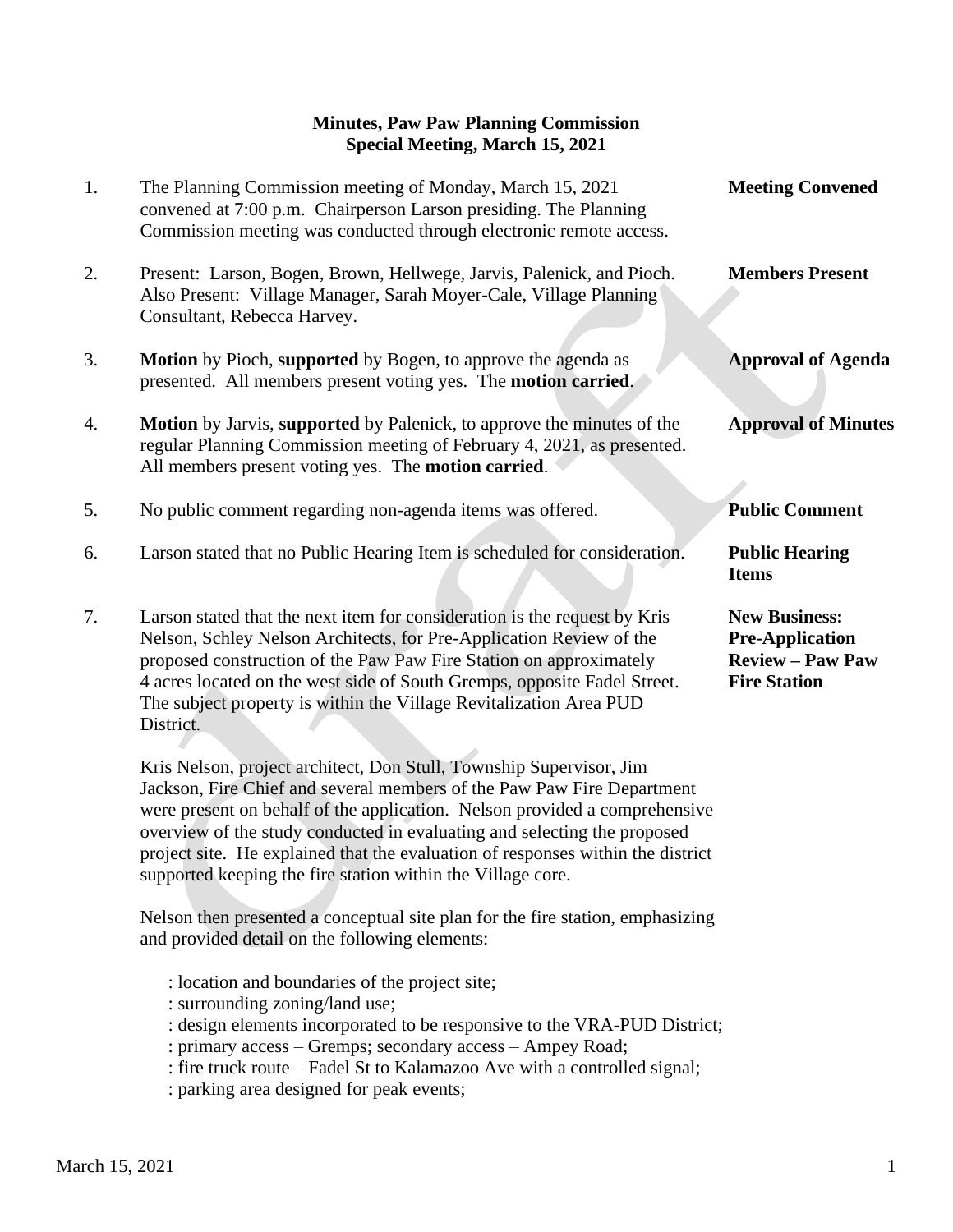: 19,000 + sq ft building (including floor plan and building elevations);

: training area; gallery/museum; building entries; 40 ft tower height; public/pavilion space; building exteriors; 100 ft tall radio tower.

 A 3D animated presentation of the site plan was offered to provide additional understanding of the proposal.

 Nelson noted that the Ampey Road access/easement, site utilities, and stormwater management design are not detailed on the preliminary plan.

 Bogan observed that the parking area was excessive for the use/property; Nelson explained estimated parking demands associated with use of the fire station for elections, banquets, classes, and other fire department related activities.

 Larson requested detail on the use and design of the proposed 'training area'; Nelson provided a schematic of the training structure envisioned, noting the structure would be permanent; approximately 40 ft in height; and would be used 3-4 times/month. Assistant Chief DeGroff explained the value of having a controlled area for training nearby and the impact same will have on insurance ratings for nearby businesses.

 Larson questioned the envisioned use of the 'public area'; Nelson noted anticipated use of the public area by students/school tours and the general public (as civic space).

Planning Commission feedback on key design elements included:

: general support for building setback, noting a safer exit of site for cross-vehicular and -pedestrian traffic;

: concern with location/use of proposed Ampey Road access;

: support efforts to reduce size of paved parking lot (number of spaces); use of alternate approaches desired;

: support lot coverage and storm water management design that is responsive to the natural features of the property/area;

: use of metal on building exterior not allowed in the District; concern that the north building elevation is blank and faces (partially) the Paw Paw Brewery outdoor seating area

 Nelson thanked the Commission for the review comments, noting they have the direction needed to proceed with the project design. In a discussion of 'next steps', Nelson explained that the Pre-Application Review was needed to develop a project budget (scheduled for approval in April). They will then proceed with development of the Preliminary Plan for Planning